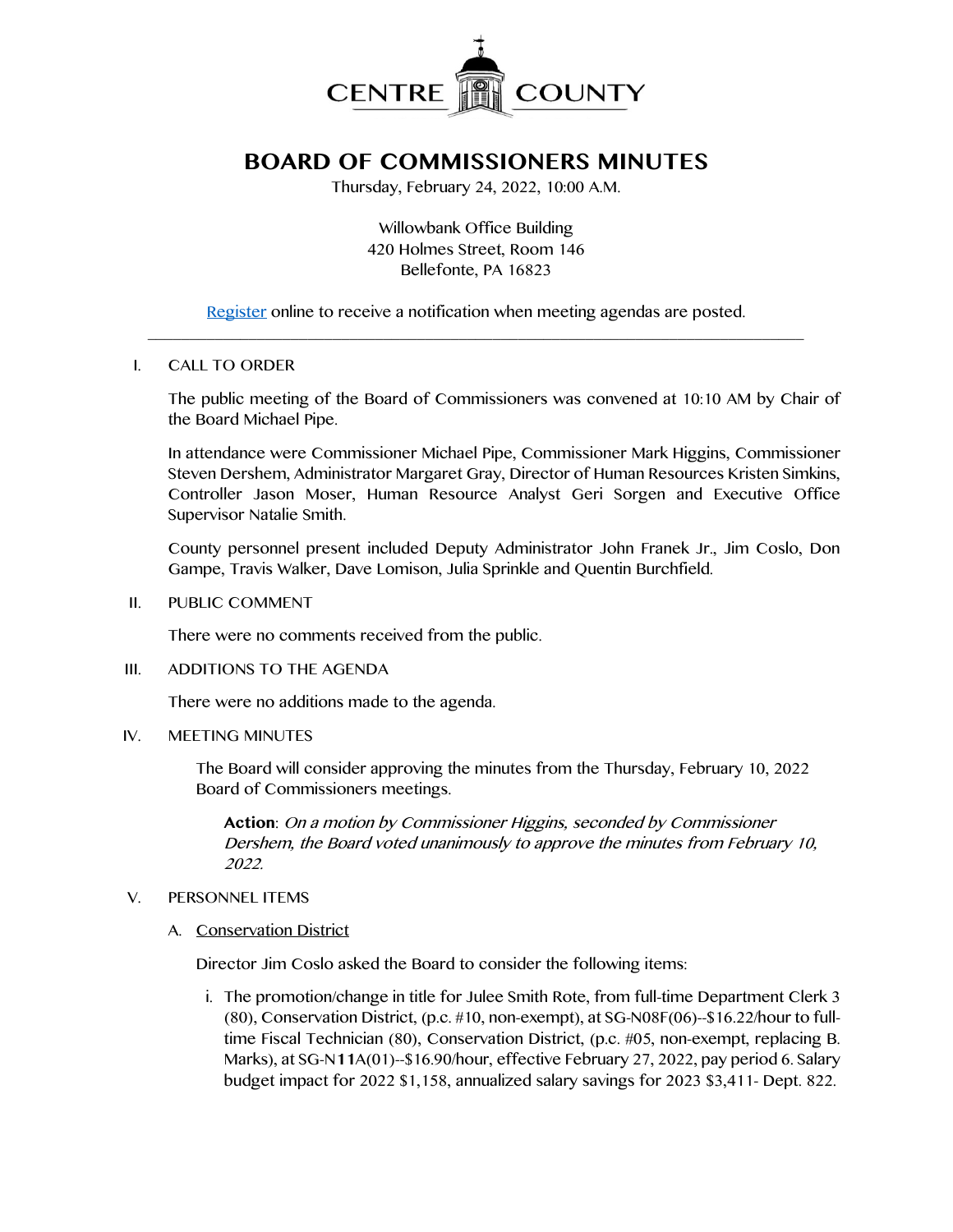## **BOARD OF COMMISSIONERS MINUTES THURSDAY, FEBRUARY 24, 2022 PAGE 2**

ii. The personnel requisition for full-time Department Clerk 3 (80), Conservation District, (p.c. #10, non-exempt, replacing J. Smith Rote), at SG-N08, effective retro to February 22, 2022, pay period 5 – Dept. 822.

**Action:** On a motion by Commissioner Higgins, seconded by Commissioner Dershem, the Board voted unanimously to approve the Conservation District items iii.

- B. Correctional Facility
	- i. The personnel requisition for full-time Corrections Officer, Correctional Facility, (p.c. #80, non-exempt, replacing C. Miller), at SG-N10, effective retro to February 10, 2022, pay period 4 – Dept. 333.
	- ii. The personnel requisition for full-time Lieutenant, Correctional Facility,  $(p.c. #63, ...)$ exempt, replacing T. Allen), at SG-S54, effective retro to February 10, 2022, pay period 4 – Dept. 333.
	- iii. The appointment for Tyler R. Masorti, to full-time Corrections Officer, Correctional Facility, (p.c. #27, non-exempt, replacing J. Williams), at SG-N10X(01)--\$17.50/hour, effective March 14, 2022, pay period 7. Conditional upon satisfactory completion of pre-employment requirements. Salary budget savings for 2022 \$9,758, annualized salary impact for 2023 \$42 - Dept. 333.
	- iv. The appointment for Travis L. Vonada, to full-time Corrections Officer, Correctional Facility, (p.c. #32, non-exempt, replacing C. Eyster), at SG-N10X(01)--\$17.50/hour, effective March 14, 2022, pay period 7. Conditional upon satisfactory completion of pre-employment requirements. Salary budget impact for 2022 \$2,132, annualized salary impact for 2023 \$1,498 - Dept. 333.
	- v. The appointment for Samuel J. McCloy, to full-time Corrections Officer, Correctional Facility, (p.c. #80, non-exempt, replacing C. Miller), at SG-N10X(01)-- \$17.50/hour, effective March 14, 2022, pay period 7. Conditional upon satisfactory completion of pre-employment requirements. Salary budget savings for 2022 \$8,302, annualized salary impact for 2023 \$1,498 - Dept. 333.

**Action:** On a motion by Commissioner Higgins, seconded by Commissioner Dershem, the Board voted unanimously to approve Correctional Facility items i-v.

C. Human Resources –The Board considered expansion the Employee Referral Incentive Program to other departments within the County, effective February 24, 2022, pay period 5. Director Kristen Simkins has met with Human Service Administrator Natalie Corman and Department Heads to discuss inclusion of non-supervisory Human Services positions. If an employee refers someone for employment, and that individual remains employed for six months, the referring employee would receive a \$500 incentive payment – Dept. 114.

**Action:** On a motion by Commissioner Higgins, seconded by Commissioner Dershem, the Board voted unanimously to approve the expansion to the Employee Referral Incentive Program to include non-supervisory Human Service positions.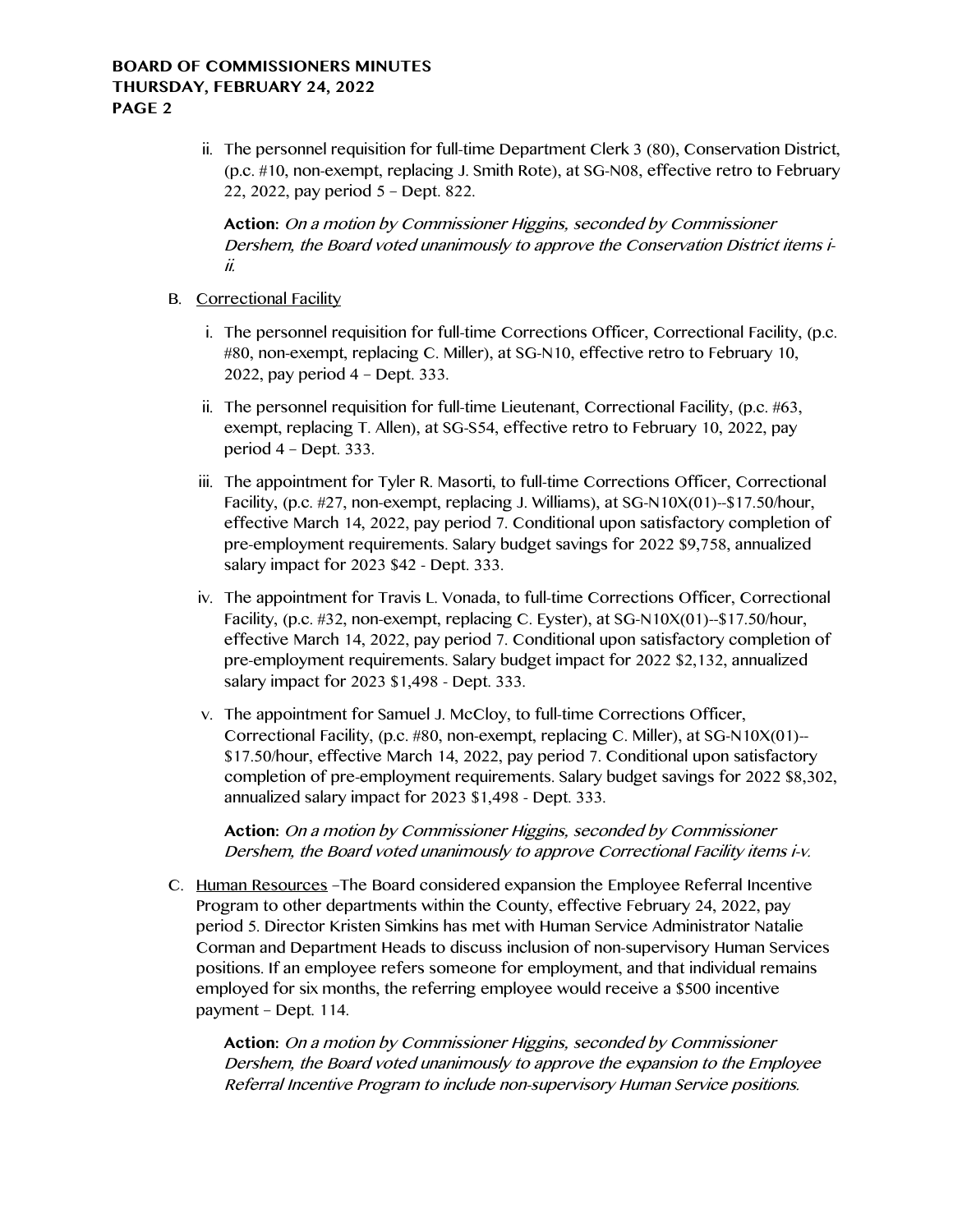# **BOARD OF COMMISSIONERS MINUTES THURSDAY, FEBRUARY 24, 2022 PAGE 3**

- D. Human Services
	- i. Aging The personnel requisition for full-time Aging Care Management Supervisor 1, Office of Aging, (p.c. #02, exempt, replacing B. Lose), at SG-S54, effective retro to February 18, 2022, pay period 5 – Dept. 521.

**Action:** On a motion by Commissioner Higgins, seconded by Commissioner Dershem, the Board voted unanimously to approve the personnel requisition for Aging Care Management Supervisor.

ii. MH/ID/EL – The personnel requisition for full-time Caseworker 2, MH/ID/EI, (p.c.  $\#03$ , non-exempt, replacing T. Hess), at SG-N12, effective retro to February 15, 2022, pay period 5 – Dept. 561.

**Action:** On a motion by Commissioner Higgins, seconded by Commissioner Dershem, the Board voted unanimously to approve the personnel requisition for MH/ID/EI.

iii. Drug and Alcohol – The voluntary demotion/change in title/department for Laurie Lynch, from full-time Caseworker 3, C&YS, (p.c. #47, non-exempt), at SG-N15G(07)-- \$22.68/hour to full-time D&A Case Management Specialist, MH/ID/EI-D&A, (p.c. #11, non-exempt, replacing E. Shaw), at SG-N12N(14)--\$22.59/hour, effective March 13, 2022, pay period 7. Salary budget impact for 2022 \$4,391, annualized salary impact for 2023 \$11,848 - Dept. 562.

**Action:** On a motion by Commissioner Higgins, seconded by Commissioner Dershem, the Board voted unanimously to approve the voluntary demotion/change in title/department for Laurie Lynch.

- E. Public Defender
	- i. The personnel requisition for full-time Legal Secretary 2, Public Defender, (p.c. #08, non-exempt, replacing B. Spennati), at SG-N08, effective retro to February 14, 2022, pay period 5 – Dept. 132.
	- ii. The appointment for Sarah R. Markley, full-time Legal Secretary 2, Public Defender, (p.c. #09, non-exempt, replacing C. Tomblin), at SG-N08A(01)--\$14.79/hour, effective February 28, 2022, pay period 6. Conditional upon satisfactory completion of preemployment requirements. Salary budget savings for 2022 \$533 - Dept. 132.

**Action:** On a motion by Commissioner Higgins, seconded by Commissioner Dershem, the Board voted unanimously to approve the Public Defender items i-ii.

#### VI. REPORT ON JUDICIAL PERSONNEL ITEMS

#### MDJ Bellefonte 49-3-02

i. President Judge Pamela Ruest has approved the personnel requisition for full-time Magisterial District Court Secretary, MDJ-Bellefonte, (p.c. #12, non-exempt, replacing K. Weight), at SG-N08, effective February 9, 2022, pay period 4 – Dept. 253.